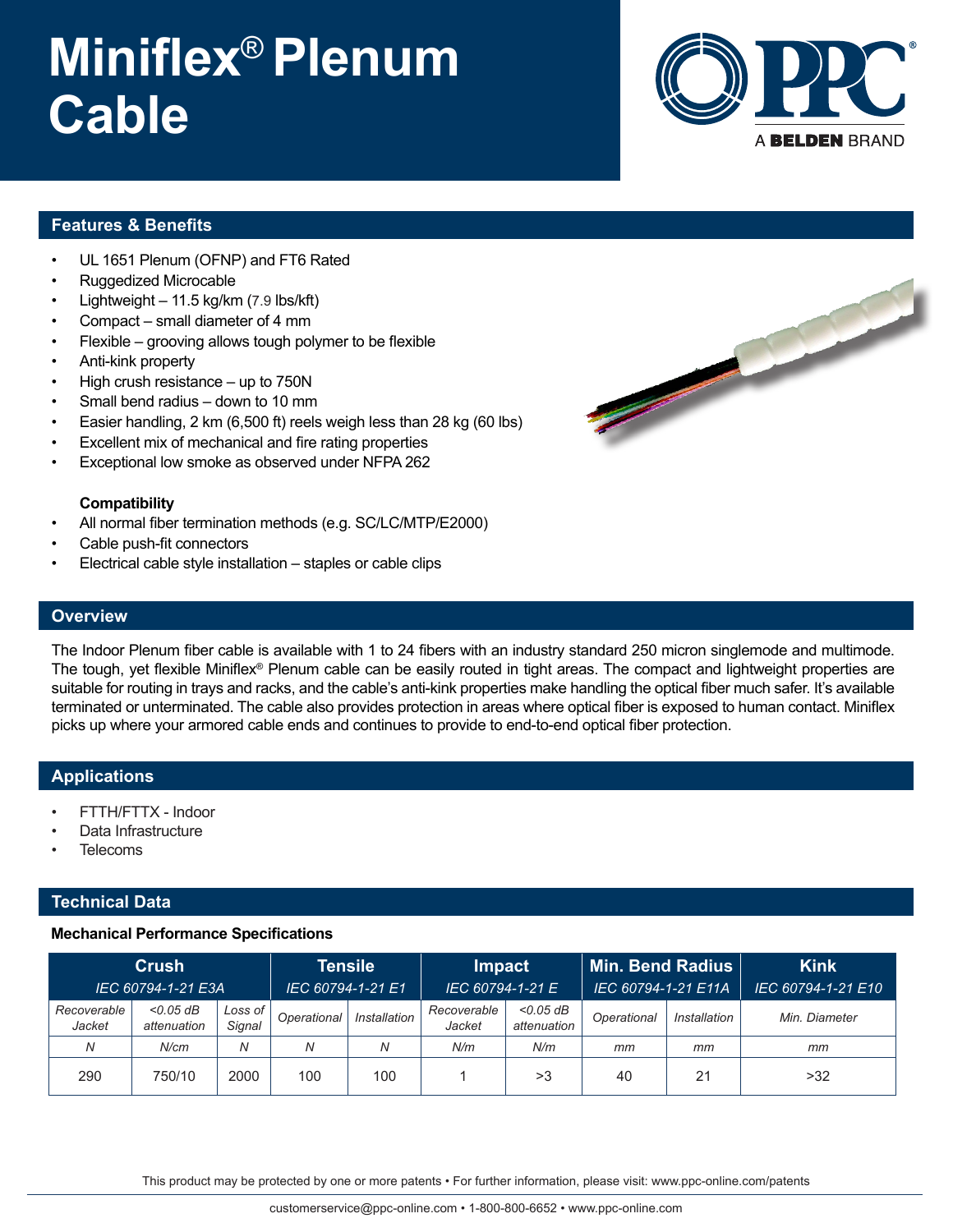# **Miniflex**® **Plenum Cable**



## **Technical Data**

### **Transmission Performance Specification**

| <b>Item</b>                          | Single-mode                  | Single-mode 900um            | Multi-mode                   |  |
|--------------------------------------|------------------------------|------------------------------|------------------------------|--|
| <b>Specification</b>                 | G657 A1                      | G657 A2                      | OM <sub>3</sub>              |  |
| Attenuation (850 / 1300 nm)          | n/a                          | n/a                          | 3.5/1.5 dB/km                |  |
| Attenuation (1310 / 1550 nm)         | $0.4/0.3$ dB/km              | 0.4/0.3 dB/km                | n/a                          |  |
| Attenuation at 1383 nm               | $\leq$ 0.32 dB/km            | n/a                          | n/a                          |  |
| Attenuation at 1625 nm               | $< 0.24$ dB/km               | $< 0.24$ dB/km               | n/a                          |  |
| Refractive Index at 1310nm, 1550nm   | 1.467, 1.468                 | 1.467, 1.468                 | n/a                          |  |
| Refractive Index at 850nm, 1300nm    | n/a                          | n/a                          | 1.482, 1.477                 |  |
| Proof test                           | 0.69 GPa (100 kpsi), 1% min. | 0.69 GPa (100 kpsi), 1% min. | 0.69 GPa (100 kpsi), 1% min. |  |
| Cladding diameter                    | $125 \pm 0.7 \mu m$          | $125 \pm 0.7$ µm             | $125 \pm 1.0 \mu m$          |  |
| Coated diameter                      | 235µm to 245µm               | 235µm to 245µm               | $237 \mu m$ to $247 \mu m$   |  |
| Core/Cladding concentricity error    | $\leq 0.5$ µm                | $\leq 0.5$ µm                | $\leq 1.0 \mu m$             |  |
| Coating concentricity error          | ≤ 12 $µm$                    | $\leq 12 \mu m$              | $\leq 6 \mu m$               |  |
| Macro bend loss                      | $(1550 \; nm)$               | (1550 nm)                    | (850 and 1300 nm)            |  |
| 10 turns at 50mm diameter            | $\leq$ 0.01 dB               | n/a                          | $\leq$ 0.2 dB                |  |
| 10 turns at 15 mm diameter           | $\leq$ 0.2 dB                | $\leq$ 0.03 dB               | n/a                          |  |
| 1 turn at 10mm diameter              | $\leq$ 0.2 dB                | $\leq 0.10$ dB               | n/a                          |  |
| 1 turn at 7.5mm diameter             | n/a                          | $\leq$ 0.50 dB               | n/a                          |  |
| Temp. range (operation)              | max attenuation change       |                              | max attenuation change       |  |
| -60 $^{\circ}$ C to +85 $^{\circ}$ C | $\leq$ 0.05 dB/km            |                              | $\leq$ 0.1 dB/km             |  |
| <b>Coating Strip Force</b>           | 1.3 to 8.9 N                 |                              | 1.3 to 8.9 N                 |  |

### **Cable Specifications**

| <b>Fiber Count</b>          | <b>O.D.</b> | <b>Nominal Weight</b> | <b>Service Temp</b>    | <b>Install Temp</b>          |  |
|-----------------------------|-------------|-----------------------|------------------------|------------------------------|--|
| (250 µm)                    | $mm$ (in)   | kg/km (lb/kft)        | °C (°F)                | $^{\circ}$ C ( $^{\circ}$ F) |  |
| $1^*$ , 2, 4, 8, 12, 18, 24 | 4.0(0.16)   | 11.5(7.9)             | -40 to 70 (-40 to 158) | -40 to 70 (-40 to 158)       |  |

\*also available in 900*μm*

This product may be protected by one or more patents • For further information, please visit: www.ppc-online.com/patents